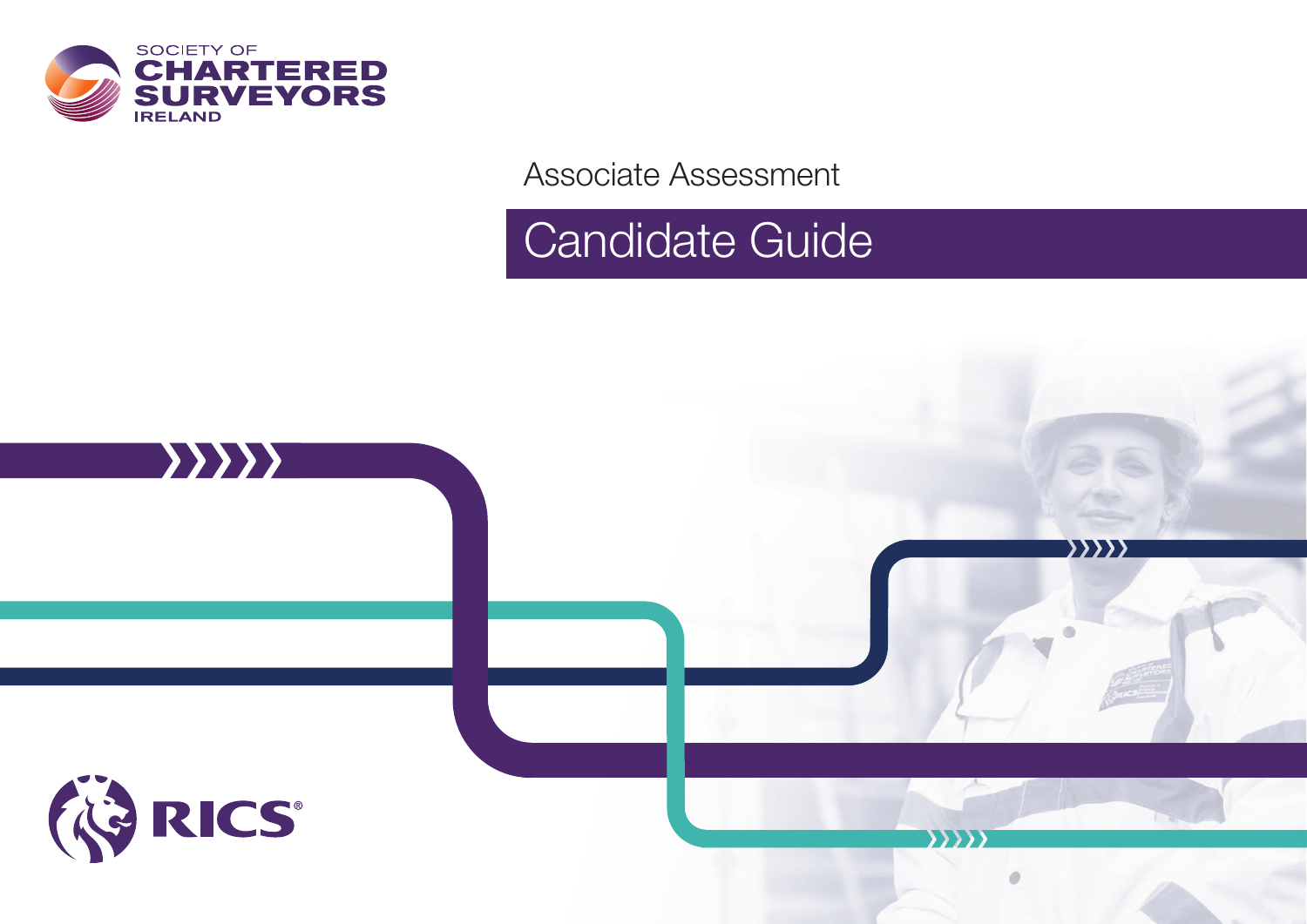| $\begin{minipage}{0.5\linewidth} \begin{tabular}{l} \textbf{Introduction} \end{tabular} \end{minipage} \end{minipage} \begin{minipage}{0.5\linewidth} \begin{tabular}{l} \textbf{Introduction} \end{tabular} \end{minipage} \end{minipage} \begin{minipage}{0.5\linewidth} \begin{tabular}{l} \textbf{Output} \end{tabular} \end{minipage} \end{minipage} \end{minipage} \begin{minipage}{0.5\linewidth} \begin{tabular}{l} \textbf{Output} \end{tabular} \end{minipage} \end{minipage} \begin{minipage}{0.5\linewidth} \begin{tabular}{l} \textbf{$ |
|------------------------------------------------------------------------------------------------------------------------------------------------------------------------------------------------------------------------------------------------------------------------------------------------------------------------------------------------------------------------------------------------------------------------------------------------------------------------------------------------------------------------------------------------------|
|                                                                                                                                                                                                                                                                                                                                                                                                                                                                                                                                                      |
|                                                                                                                                                                                                                                                                                                                                                                                                                                                                                                                                                      |
|                                                                                                                                                                                                                                                                                                                                                                                                                                                                                                                                                      |
|                                                                                                                                                                                                                                                                                                                                                                                                                                                                                                                                                      |
|                                                                                                                                                                                                                                                                                                                                                                                                                                                                                                                                                      |
|                                                                                                                                                                                                                                                                                                                                                                                                                                                                                                                                                      |
|                                                                                                                                                                                                                                                                                                                                                                                                                                                                                                                                                      |
|                                                                                                                                                                                                                                                                                                                                                                                                                                                                                                                                                      |
|                                                                                                                                                                                                                                                                                                                                                                                                                                                                                                                                                      |
|                                                                                                                                                                                                                                                                                                                                                                                                                                                                                                                                                      |
|                                                                                                                                                                                                                                                                                                                                                                                                                                                                                                                                                      |
|                                                                                                                                                                                                                                                                                                                                                                                                                                                                                                                                                      |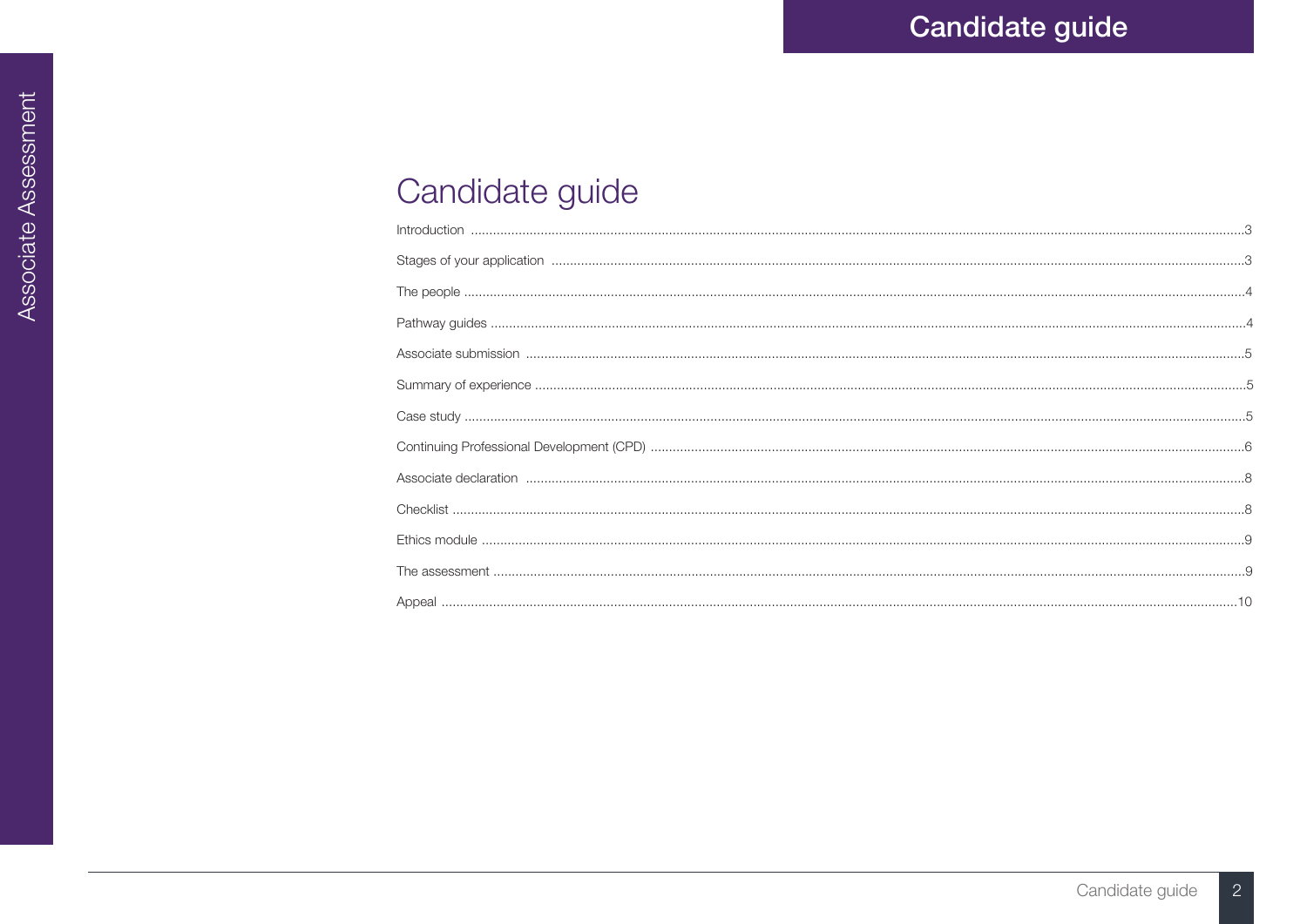## **Introduction**

The RICS/SCSI Associate qualification is about demonstrating competence for a specific role. To achieve the qualification you need to provide written material described in this guide which will be assessed. You will also need to complete the online ethics module and test.

You must use the relevant **pathway quide** with this document. Pathway guides describe in detail the required competencies for your chosen pathway and give examples to help you prepare your assessment.

### Stages of your application

#### 1. Eligibility

Applicants who hold a minimum Higher Certificate in a property, construction or land discipline and have two years' relevant work experience should contact the Education Department, education@scsi.ie, to confirm eligibility for assessment.

#### 2. Submission

You prepare your submission using our electronic templates.

Submission consists of a summary of experience, case study and record of professional development.

#### 3. Online Ethics Module

Anyone joining RICS/SCSI has to show commitment to professional ethics. You must undertake an ethics module and test.

#### 4. Assessment

Assessors will review your submission and decide whether you have met all of the requirements to become an RICS/SCSI Associate.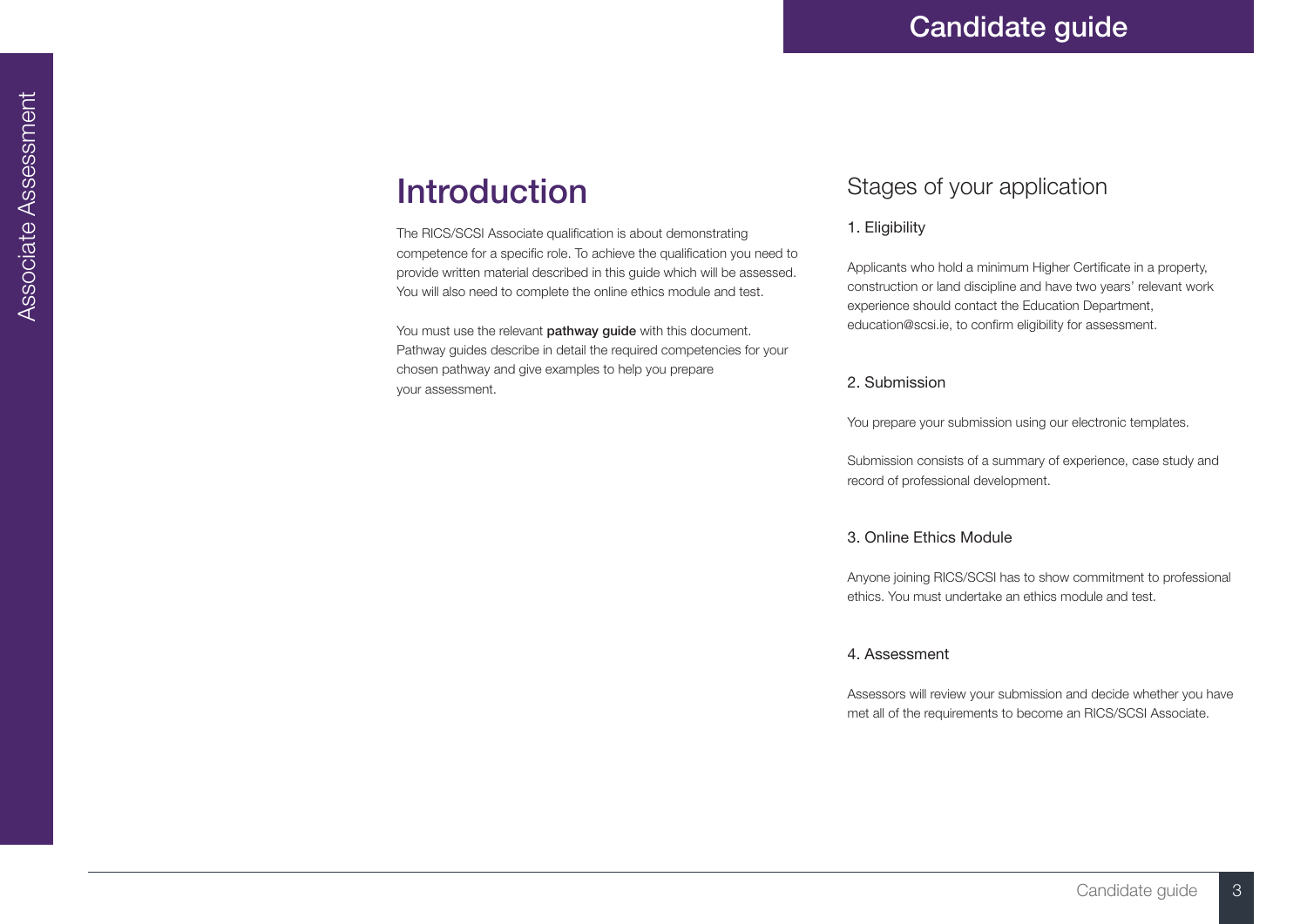### The People

#### Counsellor

Although you can go ahead without one, a counsellor is recommended.

They must be an SCSI member<sup>1</sup>.

Usually your counsellor will be your line manager, or another person in your organisation, who will be able to help you and guide you to understand the pathway competencies and interpret the assessment requirements.

Please ensure that your counsellor reads the Counsellor's Guide for a thorough understanding of the role.

#### Proposer

Must be an SCSI member1. The proposer endorses your application by signing a declaration to confirm that you are a fit and proper person to practise.

#### **Assessors**

Two assessors review your submissions.

They are trained to assess your submission and decide whether you have met the competency requirements. They will also issue you with a referral report should you be unsuccessful.

1 Associate (AssocRICS) of four years; MRICS; or FRICS

### Pathway Guides

Your "pathway" is your chosen area of specialism (for example, Commercial Property Management or Facilities Management). Each pathway consists of:

- The technical competencies you need for your role
- The business skills that all practitioners need [known as the mandatory competencies]

There is a guide for each pathway covered by the Associate qualification.

It is essential that you download the pathway guide that relates to you. Your pathway guide explains the requirements of all competencies in your chosen pathway. Referring to it will enable you to evaluate how your experience meets the competency requirements. Make sure to have it to hand when preparing your submission.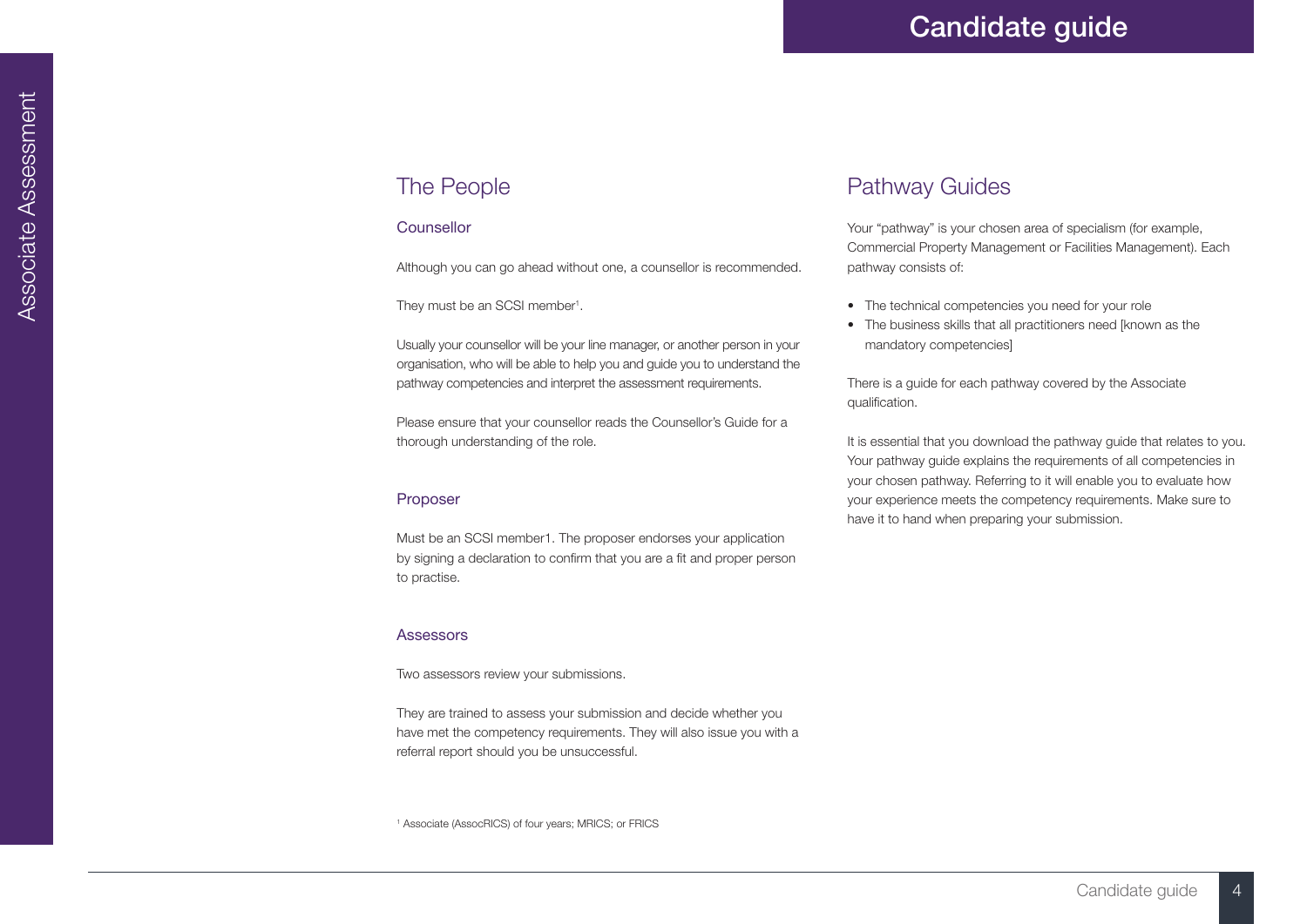### Associate Submission

Your submission consists of a summary of experience, case study and record of continuing professional development, which demonstrates your experience, competence and ability to perform in your role. It must be submitted electronically using the RICS/SCSI formatted template.

### Summary of Experience

Your summary of experience should demonstrate how your experience meets the requirements of the technical and mandatory competencies of your chosen pathway. You may not include appendices or additional supporting materials for the summary of experience outside of the allocated word count.

#### a] Technical Competencies

You must demonstrate six technical competencies. You will write an individual summary for each one. All six, together, must come to no more than 2000 words. Summaries must clearly show how your work experience is relevant to each competency.

#### b] Supervisory Competencies

If you have 10 years or more relevant experience then you have the option to replace two of the technical competencies with two of the supervisory competencies to reflect the fact you have moved to a more management-focussed position.

#### c] Mandatory Competencies

Mandatory competencies are non-technical general business skills. You must demonstrate eight of these.

Write one brief example for each to demonstrate that you have met the competency. There is a word limit of 1000 words in total, approximately 150 words per mandatory competency.

You are not required to write about the mandatory competency "Conduct rules, ethics and professional practice", because you will demonstrate this by completing the online ethics module and test.

### Case Study

The case study is an account of a project or piece of work you have been involved in, described in terms of the competencies. Focus mainly on the two technical competencies most relevant to your day to day work, but try to refer to other technical and mandatory competencies as well. Use a recent project so that assessors can be sure your skills are up to date.

Your case study must not exceed 2500 words.

You may attach illustrations, calculations or plans, provided they are scanned and sent electronically. They should be attached only if they are directly relevant to the two main competencies you are demonstrating in your case study.

The template provides a text box for you to describe briefly the context. Use it to set the scene with some details of the project. Include the date and location, the name of the employer and details of your job at the time.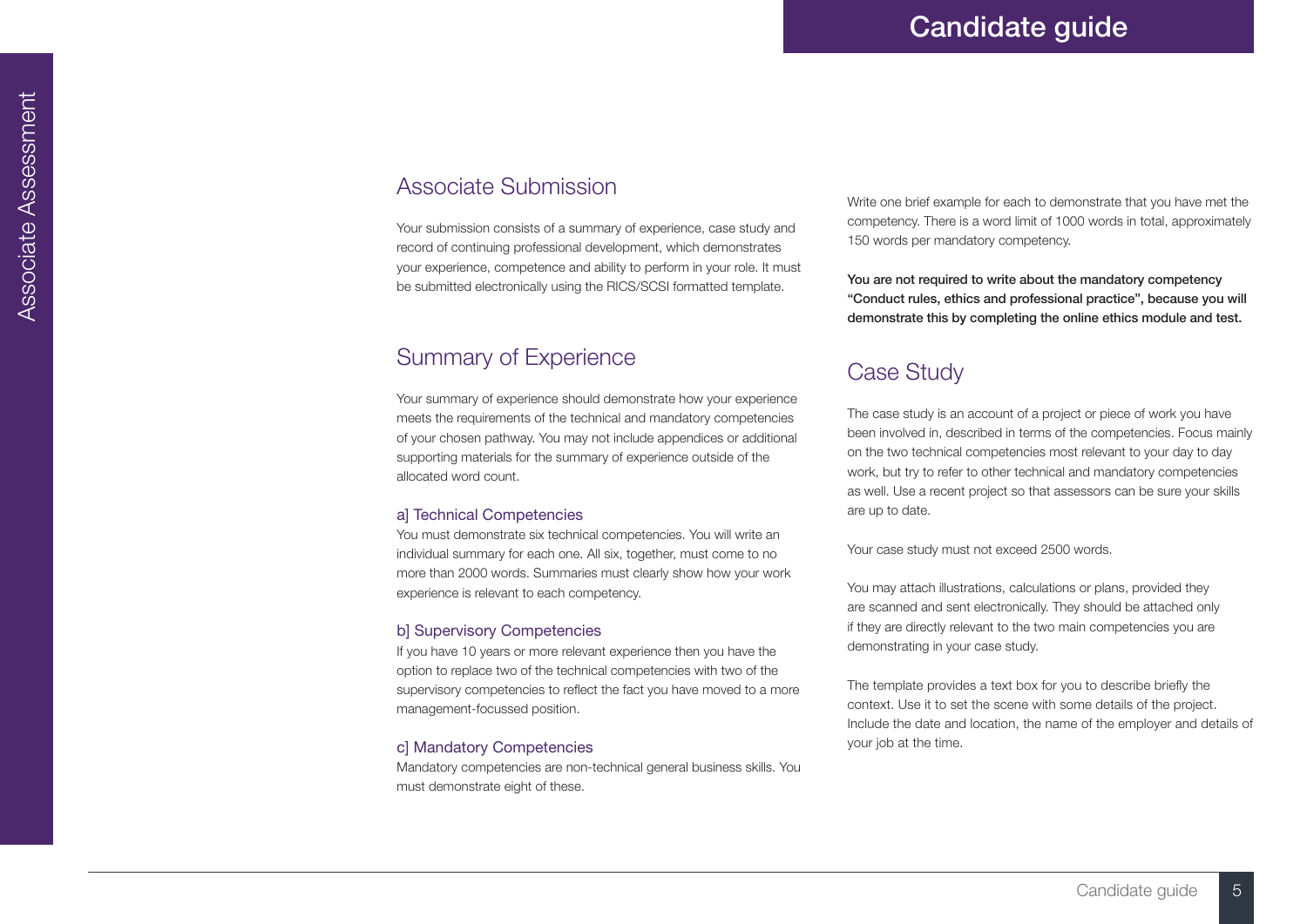Your case study should show the following:

- the objective of the project
- • your knowledge, skills and experience
- the role you played and the contribution you made
- technical skills you employed
- the overall outcome of the project

#### Ensure your case study:

- demonstrates understanding of the competencies
- focuses on two technical competencies
- displays some of the general business skills [mandatory competencies].

While writing the case study you should be aware of what you have already said in your summary of experience. Make sure the level and scope of activities you are describing is consistent.

The content of your case study is more important that the style but it should meet the standard of writing expected in a report prepared for a client. Spell-check, proof-read and take care with presentation. Have a friend or colleague read it too, to check it makes sense, is well-written and clear.

### Continuing Professional Development [CPD]

CPD is the systematic updating and enhancement of skills, knowledge and competence that takes place throughout your working life. It should be closely linked with to your current work.

CPD can be taken from various sources including attending conferences, meetings or seminars, completing an academic course or informal reading. It is for you, as a professional, to decide what is appropriate and this should complement both your mandatory and technical competencies.

Special attention must be given to the principles underpinning CPD:

- gained in a structured manner
- based on explicit process of selecting, planning and evaluating the activities
- reflect learning from informal training sources eg structured reading, secondments

All candidates are required to complete 48 hours of CPD; this must have taken place in the 12 months prior to your associate assessment.

Your CPD must be split between formal development such as professional courses, seminars or online events and informal development such as private study or on the job training. At least 50% of your CPD must be dedicated to formal development.

You are required to record your CPD within the Associate assessment submission document.

Once you become an Associate member (AssocSCSI AssocRICS) you must continue to undertake and record a minimum of 20 hours' CPD activity each calendar year as part of your commitment to your professional development.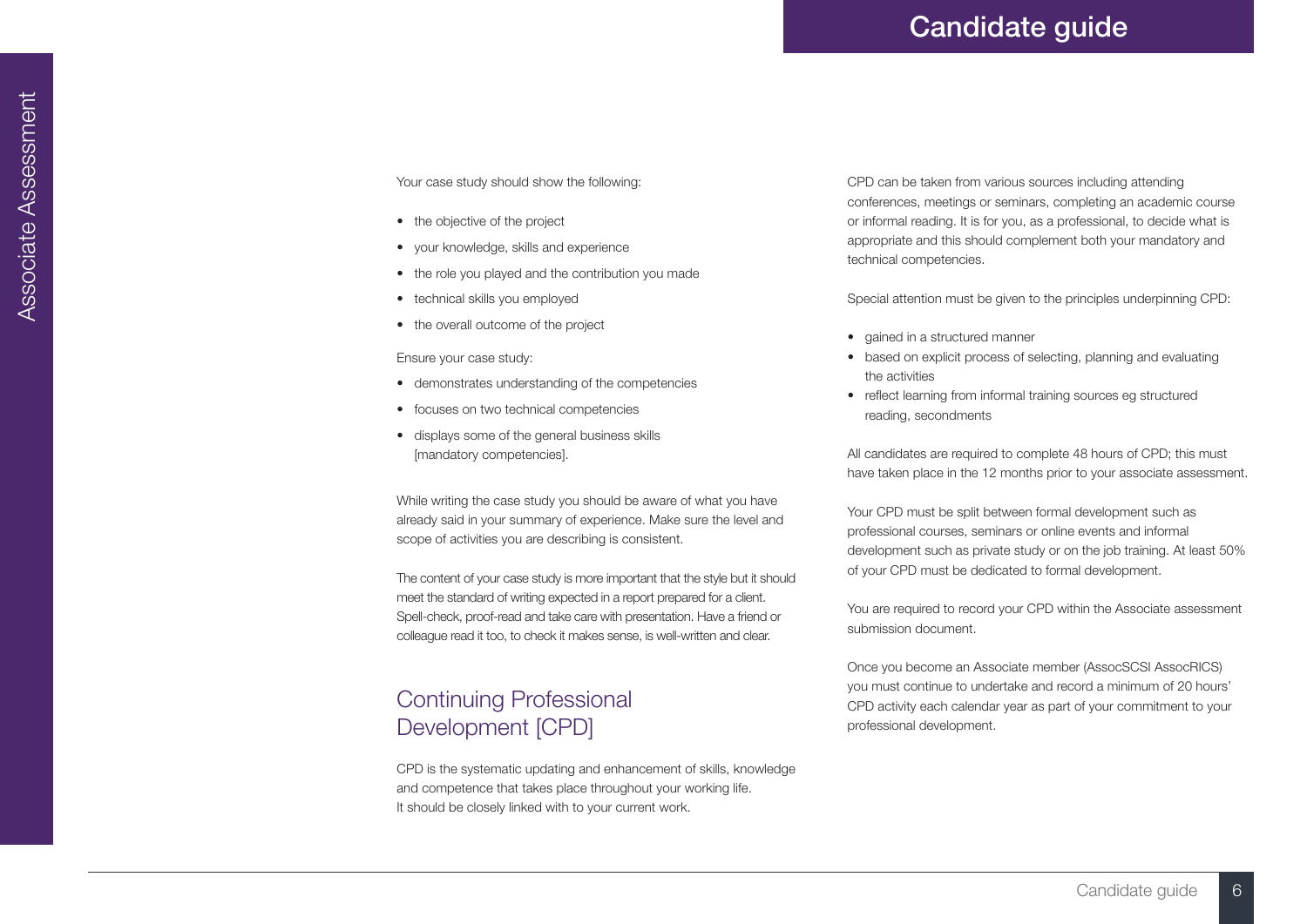### Points to note

• Confidentiality

Each submission is confidential and will not be disclosed by us to any third party without your consent or be used for any purpose other than assessing your competencies.

However, you may need to ensure, for commercial reasons, that you do not include names of clients, locations of developments, etc. If that is the case and you choose, for example, to replace the name of your client with a pseudonym, you should include a statement such as "the names in this document have been changed to preserve confidentiality".

#### **Presentation**

RICS/SCSI's brand represents the highest standard of work. The appearance and presentation of your work is important. Make sure that your submission is of a professional level, that the language you use is appropriate and that all written material is checked carefully.

#### **Review**

Ensure you review your submission and all supporting materials together before finalising and sending them to us. In particular you should check that:

- o all information is truthful and accurate
- o you are happy with the content and any supporting documentation
- o there are no gaps or contradictions
- o you have used your best examples
- o you have upheld confidentiality, where necessary.

Your submission and supporting material must be sent in PDF format.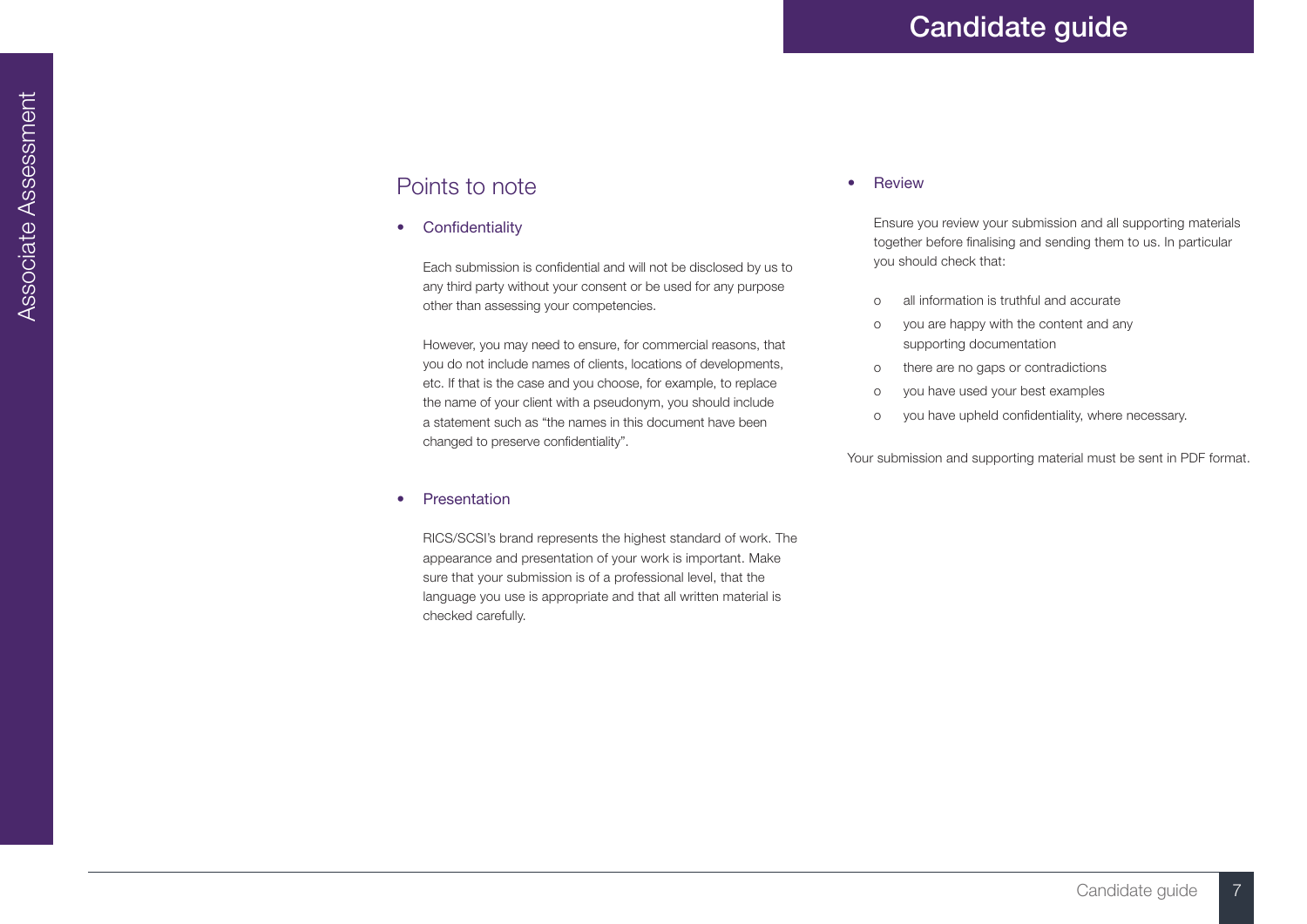### Associate declaration

Before providing us with your submission, you and your counsellor/ proposer must sign a declaration verifying your work and your suitability for RICS/SCSI membership.

Your submission cannot be assessed until we receive the declaration. You should send your submission and declaration together to avoid any delay to your application.

Your counsellor must be from the same organisation as you and must declare that your submission is reflective of your own work and job role.

Your proposer must be an SCSI member (AssocSCSI or MSCSI or FSCSI) but does not necessarily have to work in the same organisation as you. S/he must declare that you are a fit and proper person to become an RICS/SCSI Associate.

A single person can act as both counsellor and proposer, if s/he is an SCSI member and works for the same organisation as you.

### **Checklist**

Have you completed?

- ❒ Candidate details
- $\Box$  Summary of experience technical competencies
- ❒ Summary of experience mandatory competencies
- ❒ Case study
- ❒ Continuing Professional Development [CPD]
- ❒ All documents have been spell-checked and proof-read
- ❒ Declaration is signed and scanned
- ❒ All documents are ready to submit
- ❒ All documents are submitted in PDF format

Now send your submission on to us. Once it has been checked we will contact you to advise you on the online ethics module and test.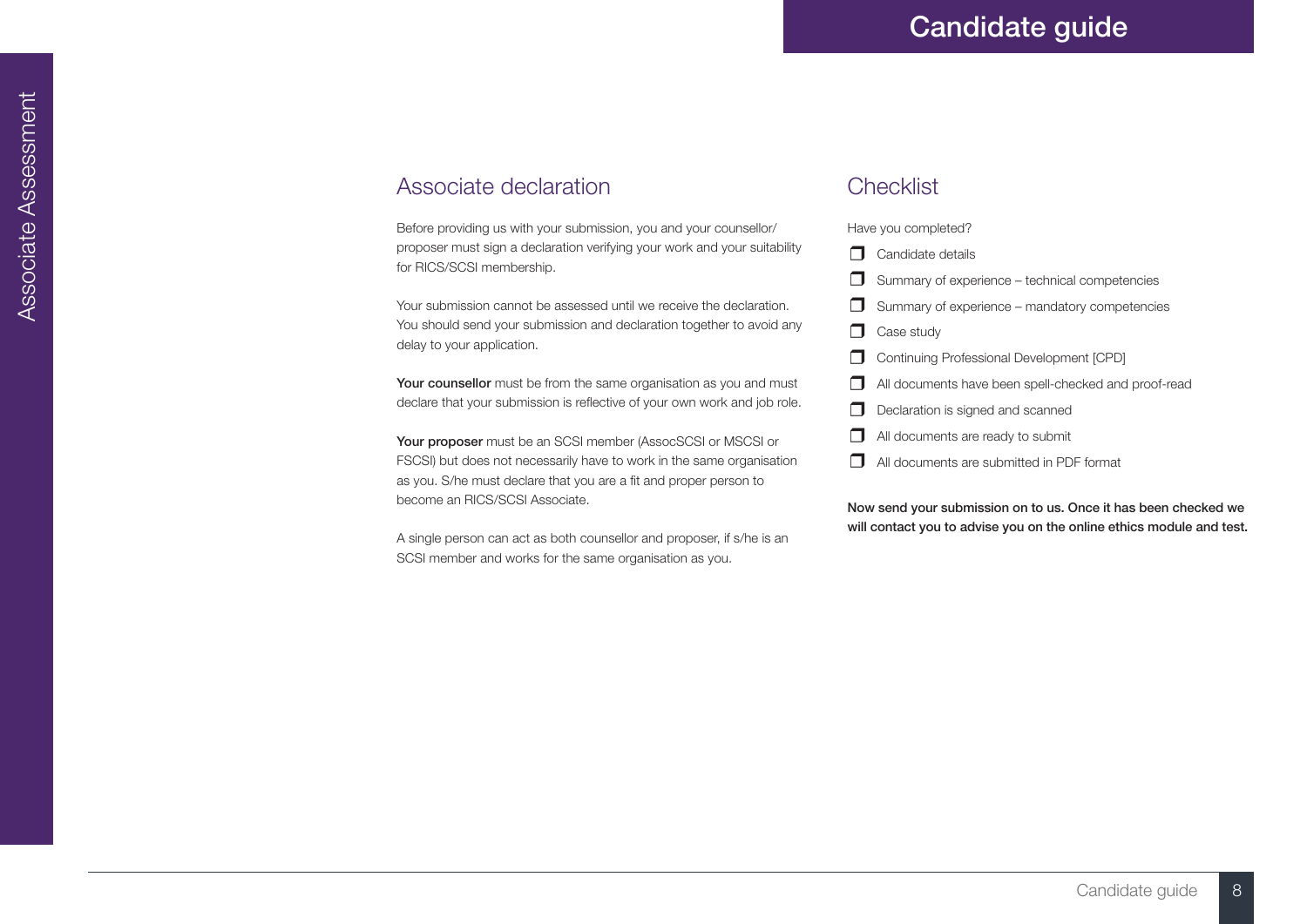### Ethics module

As a professional body, RICS/SCSI has a responsibility to protect the public by ensuring our members operate to the highest ethical standards. This is why you must complete our ethics module, which consists of learning materials and case studies followed by a multiple choice test.

Your assessment cannot be considered until you have completed the module successfully.

#### How and when you take the module

Once your submission is received, you will be sent instructions for the online ethics module and test. You will have two weeks to complete the module and pass the test.

### Results of the module

If you do not pass the ethics test the first time you will be able to retake it.

If more than 12 months passes between the date you pass the ethics test and the date on which you pass the assessment, you will have to retake the ethics test before you can become as Associate RICS/SCSI.

### The assessment

Once you have emailed your submission and declaration, your application is ready for assessment.

Two assessors will carry out your assessment. They will evaluate your submission and decide whether you have met the requirements for your chosen pathway.

#### **Result**

Approximately four weeks after you have submitted for assessment and once you have successfully completed the ethics module, you will receive your result by post.

#### • Pass

If you pass the overall assessment and ethics module, you will qualify as an SCSI Associate. You will also be notified as to how to take up Associate membership of RICS.

#### • Refer

If you do not satisfy the overall assessment requirements you will be referred. We will give you feedback on what you need to do before re-submitting, for example additional training or experience.

Your referral report will be sent with your result. It will give:

- o feedback on each competency that has not been met
- o feedback on your case study and record of professional experience
- o a clear explanation of what you will need to do in order to be ready for reassessment.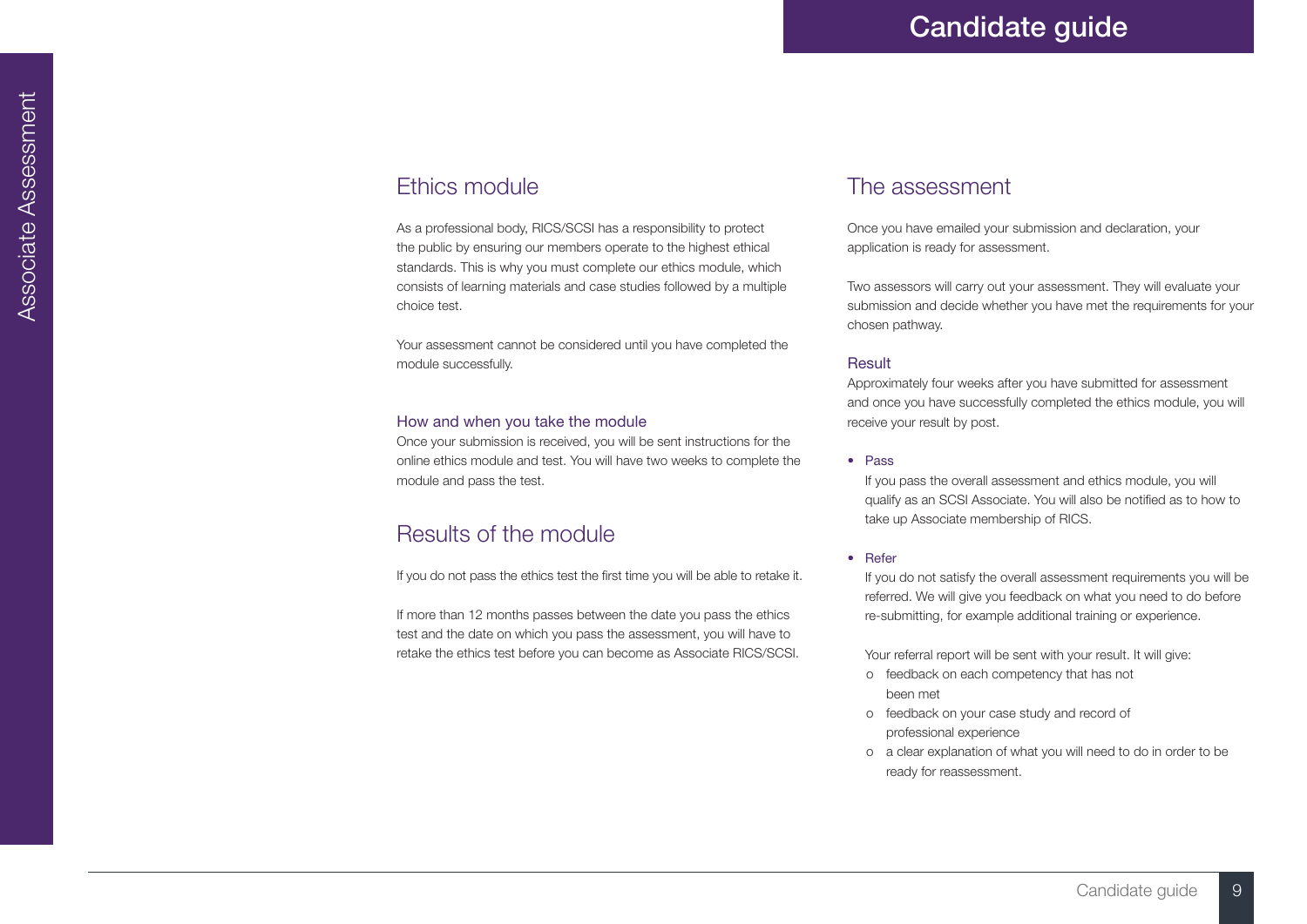You will be asked to resubmit only items that the assessors did not consider satisfactory.

You must update your summary of experience, demonstrating your progress in any competencies you did not achieve. Updated mandatory competency statements should be approximately 150 words in total. Updated technical competency statements should be approximately 300 words in total. Please do not exceed word limits stated in the submission document.

You will also be required to submit additional professional development records of 4 hours per month since your referral.

Please ensure you attach your referral report to your new submission document and indicate the mandatory and technical competencies that have been developed for reassessments in the referral section.

You should discuss the feedback with your counsellor and plan to re-submit within 12 months. If you go over that period, you will be starting again – that is, you will have lost the right to reply on any of your original materials. An entirely new submission, using new examples, must be prepared.

You can submit for reassessment as soon as you have completed the areas of improvement mentioned in your referral report.

There is a reassessment fee for each assessment after your first one.

### Appeal

You have the right to appeal against a referral. You cannot appeal simply because you disagree with the decision of the assessors. For an appeal to be successful you must be able to show fault in the way the assessment was conducted, which led to an unfair decision. Examples would be administrative error or procedural unfairness. Details of how to appeal will be given in the referral report. There is an appeal fee.